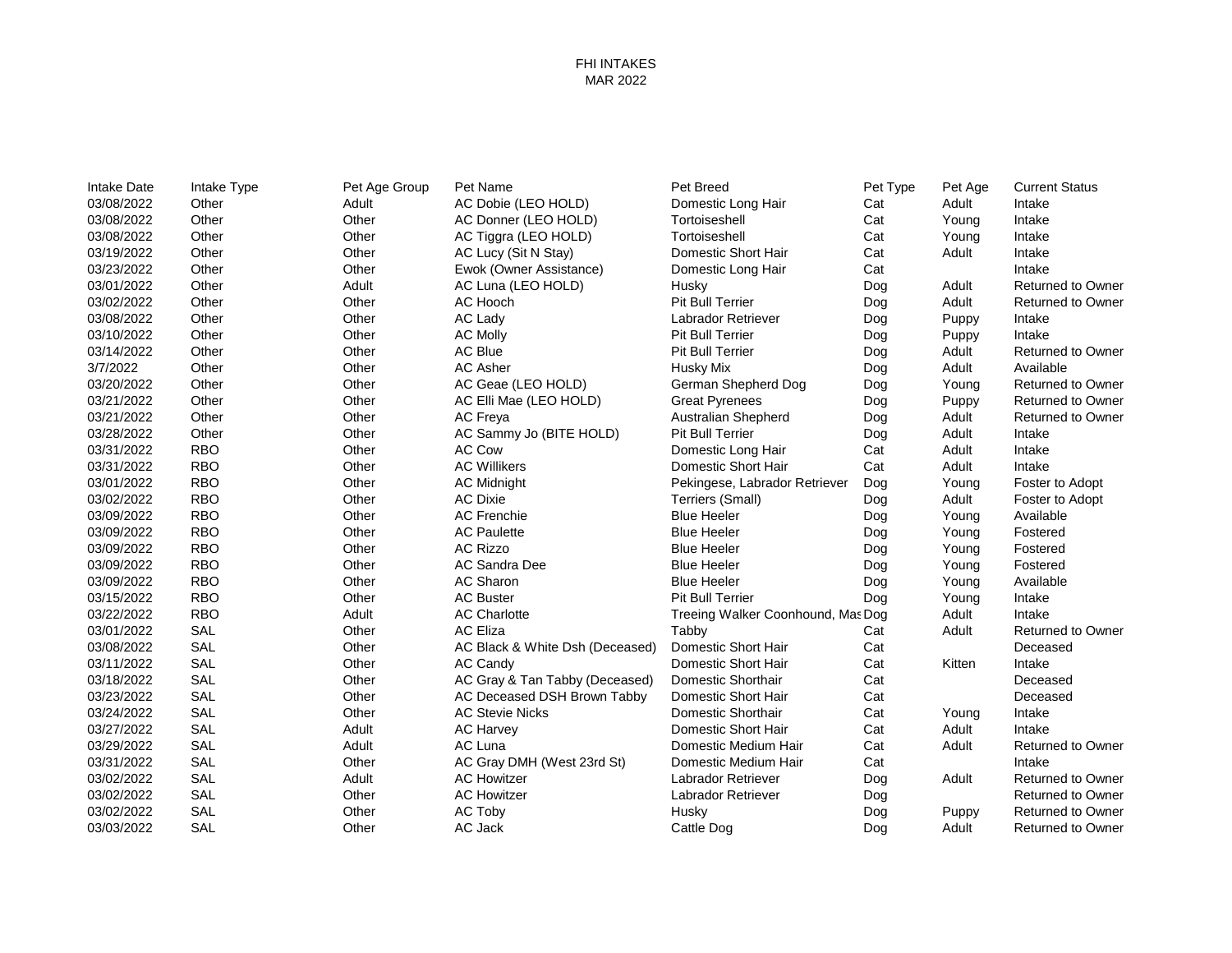## FHI INTAKES MAR 2022

| 03/05/2022 | <b>SAL</b> | Other          | <b>AC Charli</b>          | <b>Labrador Retriever</b>     | Dog | Adult  | <b>Returned to Owner</b> |
|------------|------------|----------------|---------------------------|-------------------------------|-----|--------|--------------------------|
| 03/08/2022 | <b>SAL</b> | Other          | <b>AC Mori</b>            | Shiba Inu                     | Dog | Senior | <b>Returned to Owner</b> |
| 03/09/2022 | <b>SAL</b> | Other          | <b>AC Harper</b>          | German Shepherd Dog           | Dog | Adult  | Intake                   |
| 03/11/2022 | <b>SAL</b> | Other          | <b>AC Murphy</b>          | <b>Pit Bull Terrier</b>       | Dog | Adult  | <b>Returned to Owner</b> |
| 03/11/2022 | <b>SAL</b> | Adult          | AC Sam                    | Labrador Retriever            | Dog | Adult  | <b>Returned to Owner</b> |
| 03/11/2022 | <b>SAL</b> | Other          | <b>AC Sully</b>           | Labrador Retriever            | Dog |        | <b>Returned to Owner</b> |
| 03/11/2022 | <b>SAL</b> | Adult          | <b>AC Swede</b>           | Labrador Retriever            | Dog | Adult  | <b>Returned to Owner</b> |
| 03/13/2022 | <b>SAL</b> | Other          | <b>AC Aurora</b>          | Newfoundland                  | Dog | Adult  | <b>Returned to Owner</b> |
| 03/13/2022 | <b>SAL</b> | Other          | <b>AC Daisy</b>           | <b>Pit Bull Terrier</b>       | Dog | Adult  | <b>Returned to Owner</b> |
| 03/15/2022 | <b>SAL</b> | Other          | <b>AC Billy</b>           | <b>Jack Russell Terrier</b>   | Dog | Adult  | <b>Returned to Owner</b> |
| 03/15/2022 | SAL        | Other          | AC Irwin (2nd Offense)    | Terrier (Unknown Type, Small) | Dog | Adult  | <b>Returned to Owner</b> |
| 03/15/2022 | <b>SAL</b> | Other          | <b>AC Shadow</b>          | Pug                           | Dog | Adult  | <b>Returned to Owner</b> |
| 03/17/2022 | <b>SAL</b> | Other          | <b>AC Lucky</b>           | Pug                           | Dog | Adult  | <b>Returned to Owner</b> |
| 03/17/2022 | <b>SAL</b> | Other          | <b>AC Mira</b>            | Australian Shepherd, Husky    | Dog | Adult  | <b>Returned to Owner</b> |
| 03/18/2022 | <b>SAL</b> | Other          | AC Tibby (2ND OFFENSE)    | Shih Tzu                      | Dog |        | <b>Returned to Owner</b> |
| 03/19/2022 | SAL        | Other          | <b>AC Cowboy</b>          | Cattle Dog                    | Dog | Senior | Intake                   |
| 03/19/2022 | <b>SAL</b> | Other          | <b>AC Dutches</b>         | Husky                         | Dog | Adult  | <b>Returned to Owner</b> |
| 03/20/2022 | SAL        | Adult          | AC Mini Aussie (LEO HOLD) | <b>Australian Shepherd</b>    | Dog | Adult  | <b>Returned to Owner</b> |
| 03/20/2022 | <b>SAL</b> | Other          | <b>AC Nala</b>            | Husky                         | Dog | Adult  | <b>Returned to Owner</b> |
| 03/20/2022 | SAL        | Adult          | <b>AC Ollie</b>           | Labradoodle                   | Dog | Adult  | <b>Returned to Owner</b> |
| 03/21/2022 | <b>SAL</b> | Other          | AC Jack                   | Shih Tzu, Dachshund           | Dog | Senior | <b>Returned to Owner</b> |
| 03/21/2022 | <b>SAL</b> | Other          | <b>AC Louie</b>           | Maltese                       | Dog | Senior | <b>Returned to Owner</b> |
| 03/21/2022 | <b>SAL</b> | up to 5 months | <b>AC Marley</b>          | <b>Labrador Retriever</b>     | Dog | Puppy  | Intake                   |
| 03/21/2022 | <b>SAL</b> | Other          | AC Rio                    | Yorkie, Yorkshire Terrie      | Dog | Adult  | <b>Returned to Owner</b> |
| 03/24/2022 | <b>SAL</b> | Adult          | AC Benito                 | Husky                         | Dog | Adult  | <b>Returned to Owner</b> |
| 03/25/2022 | <b>SAL</b> | Other          | AC Charli (2nd Offense)   | Labrador Retriever            | Dog | Adult  | <b>Returned to Owner</b> |
| 03/26/2022 | SAL        | Other          | AC Maddy                  | Pekingese                     | Dog | Adult  | <b>Returned to Owner</b> |
| 03/26/2022 | SAL        | Other          | AC Scout                  | Labrador Retriever            | Dog | Senior | <b>Returned to Owner</b> |
| 03/28/2022 | <b>SAL</b> | Other          | AC Cora                   | Corgi                         | Dog | Adult  | Intake                   |
| 03/28/2022 | <b>SAL</b> | Adult          | AC Jordan                 | Labrador Retriever            | Dog | Adult  | Intake                   |
| 03/30/2022 | <b>SAL</b> | Other          | <b>AC Cricket</b>         | Labrador Retriever            | Dog | Puppy  | <b>Returned to Owner</b> |
| 03/30/2022 | <b>SAL</b> | Other          | AC Eevee                  | Husky                         | Dog | Adult  | <b>Returned to Owner</b> |
| 03/31/2022 | SAL        | Adult          | <b>AC Polo</b>            | Husky                         | Dog | Adult  | <b>Returned to Owner</b> |

|                | Canine | Feline | Sm Animal | R.A.F | Wildlife/Farm Total |                 |
|----------------|--------|--------|-----------|-------|---------------------|-----------------|
| SAL            |        |        |           |       |                     | 46              |
| <b>RBO</b>     |        |        |           |       |                     |                 |
| <b>BIC</b>     |        |        |           |       |                     |                 |
| LEO/Other      |        |        |           |       |                     | 15 <sub>1</sub> |
| <b>TRFR IN</b> |        |        |           |       |                     |                 |
| <b>TOTAL</b>   | 56     |        |           |       |                     |                 |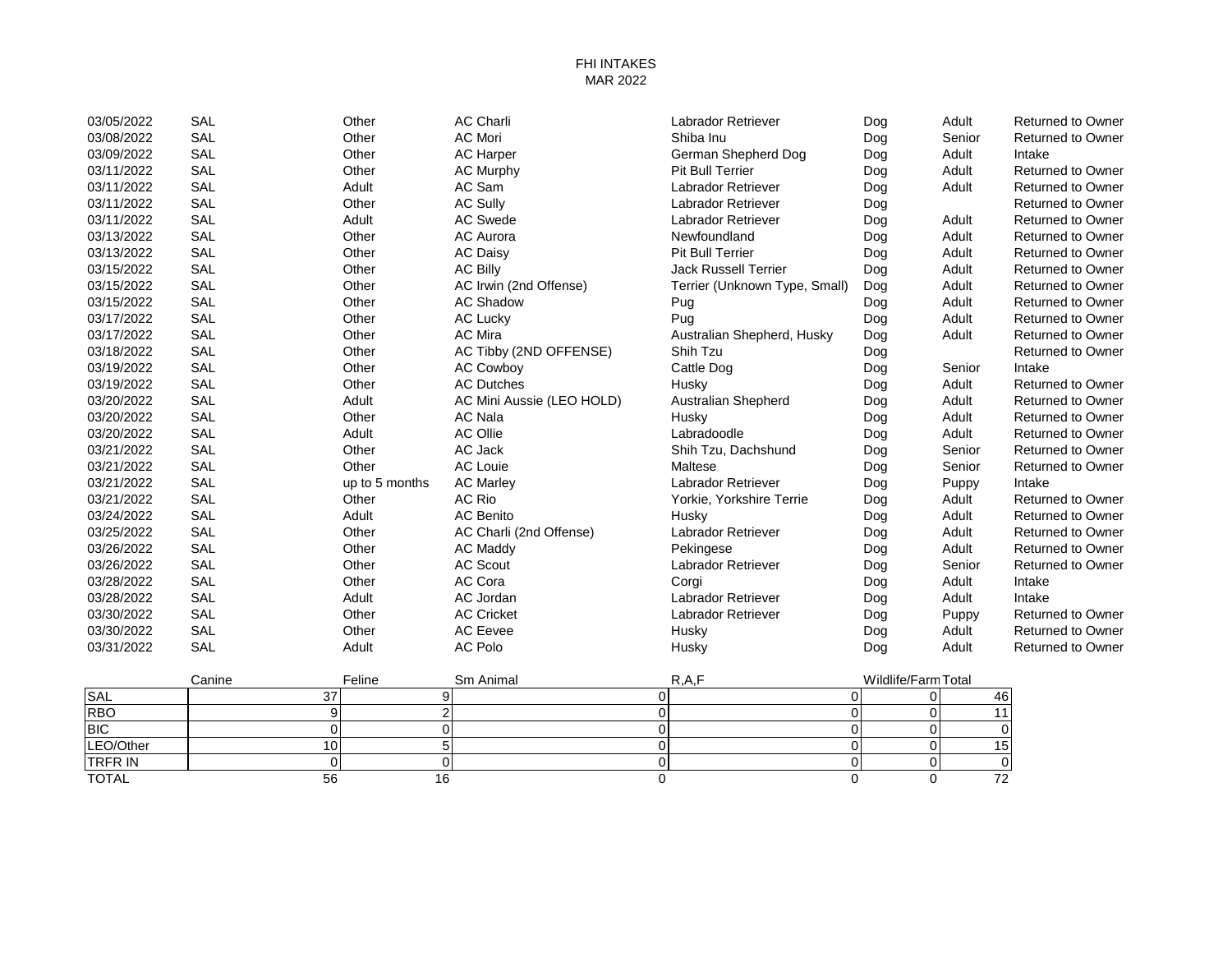## FHI IN CUSTODY MAR 2022

| Pet Name           | Pet Breed                                       | <b>Current Status</b> | Pet Type            | Date Pet Entered Your Care |
|--------------------|-------------------------------------------------|-----------------------|---------------------|----------------------------|
| <b>AC Alfalfa</b>  | Domestic Short Hair                             | Available             | Cat                 | 12/27/2021                 |
| AC Mac             | Tabby                                           | Available             | Cat                 | 11/16/2021                 |
| <b>AC Marlin</b>   | Domestic Short Hair                             | Available             | Cat                 | 10/15/2021                 |
| A/C Snickers       | Domestic Shorthair, Tabby                       | Available             | Cat                 | 07/19/2021                 |
| <b>AC Asher</b>    | Husky, Akita                                    | Available             | Dog                 | 11/27/2021                 |
| AC Arya Mae        | Cane Corso, American Bulldog                    | Available             | Dog                 | 12/04/2021                 |
| <b>AC Frenchie</b> | <b>Blue Heeler</b>                              | Available             | Dog                 | 03/09/2022                 |
| AC Oreo            | Siberian Husky                                  | Available             | Dog                 | 02/08/2022                 |
| <b>AC Rosie</b>    | Pit Bull Terrier                                | Available             | Dog                 | 03/06/2021                 |
| AC Sharon          | <b>Blue Heeler</b>                              | Available             | Dog                 | 03/09/2022                 |
| AC Spot            | Border Collie, Border Terrier                   | Available             | Dog                 | 01/20/2022                 |
| Dakota (KJ)        | Boxer, American Staffordshire Terrier Available |                       | Dog                 | 11/16/2020                 |
| Tank               | Pit Bull Terrier, Husky                         | Available             | Dog                 | 01/08/2021                 |
| AC Bean            | Guinea Pig                                      | Available             | <b>Small Animal</b> | 12/06/2021                 |
| AC Reba            | Guinea Pig                                      | Available             | Small Animal        | 10/01/2021                 |
| <b>AC Splinter</b> | Rat                                             | Available             | Small Animal        | 07/23/2021                 |
| AC Haze            | Domestic Short Hair                             | <b>FTA</b>            | Cat                 | 10/02/2021                 |
| <b>AC Grommet</b>  | Domestic Shorthair                              | <b>FTA</b>            | Cat                 | 01/04/2022                 |
| <b>AC Violet</b>   | Domestic Short Hair                             | <b>FTA</b>            | Cat                 | 09/11/2021                 |
| <b>AC Fiona</b>    | Domestic Short Hair                             | <b>FTA</b>            | Cat                 | 09/20/2021                 |
| <b>AC Brutus</b>   | Boxer                                           | <b>FTA</b>            | Dog                 | 12/14/2021                 |
| <b>AC Stefan</b>   | Pomeranian                                      | <b>FTA</b>            | Dog                 | 02/01/2022                 |
| <b>AC Carmella</b> | Pekingese, Labrador Retriever                   | <b>FTA</b>            | Dog                 | 02/28/2022                 |
| <b>AC Midnight</b> | Pekingese, Labrador Retriever                   | <b>FTA</b>            | Dog                 | 03/01/2022                 |
| <b>AC Axel</b>     | Mastiff                                         | <b>FTA</b>            | Dog                 | 11/23/2021                 |
| Gertrude           | Boxer                                           | <b>FTA</b>            | Dog                 | 09/17/2021                 |
| AC Romeo           | Labrador Retriever                              | <b>FTA</b>            | Dog                 | 11/01/2021                 |
| <b>AC Milo</b>     | German Shepherd Dog                             | <b>FTA</b>            | Dog                 | 01/12/2022                 |
| <b>AC Dixie</b>    | Terriers (Small)                                | <b>FTA</b>            | Dog                 | 03/02/2022                 |
| Nash fka Jacks     | Pembroke Welsh Corgi                            | <b>FTA</b>            | Dog                 | 10/12/2021                 |
| <b>AC Macie</b>    | Terriers (Small)                                | <b>FTA</b>            | Dog                 | 10/07/2021                 |
| Alice              | American                                        | <b>FTA</b>            | <b>Small Animal</b> | 08/06/2021                 |
| <b>AC Blue</b>     | Domestic Short Hair                             | Fostered              | Cat                 | 09/11/2021                 |
| <b>AC Lila BIC</b> | Domestic Short Hair                             | Fostered              | Cat                 | 09/11/2021                 |
| AC Phoebe          | Domestic Short Hair                             | Fostered              | Cat                 | 11/28/2021                 |
| <b>AC Weber</b>    | Domestic Short Hair                             | Fostered              | Cat                 | 06/16/2021                 |
| <b>AC Alfred</b>   | Domestic Longhair                               | Fostered              | Cat                 | 07/10/2021                 |
| AC Cosmo           | Domestic Short Hair                             | Fostered              | Cat                 | 06/04/2021                 |
| <b>AC Darcy</b>    | Tortoiseshell, Tabby                            | Fostered              | Cat                 | 05/04/2021                 |
| <b>AC Tabasco</b>  | Domestic Shorthair, Tabby                       | Fostered              | Cat                 | 09/28/2021                 |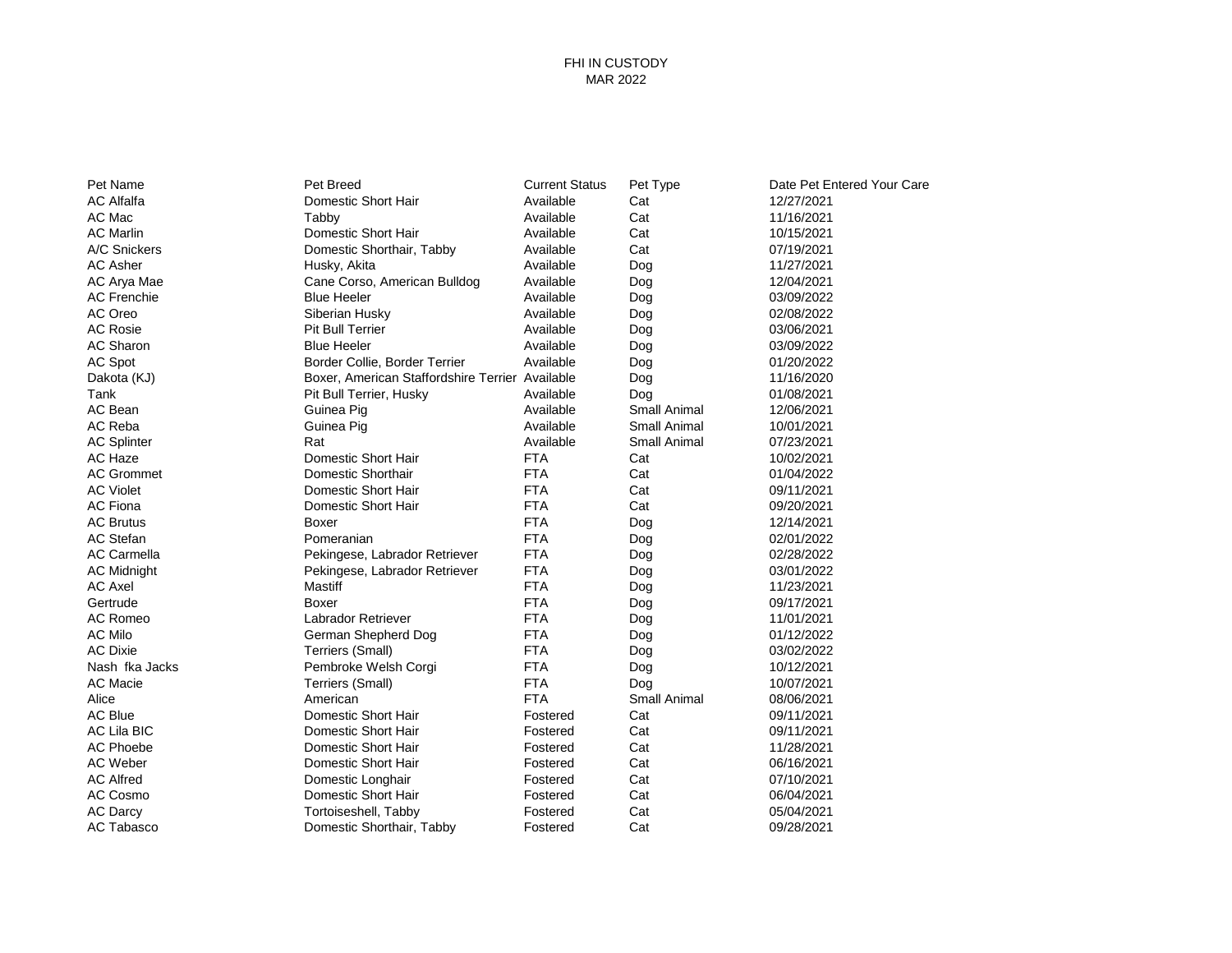# FHI IN CUSTODY MAR 2022

| AC Skittles (Luna)               | Domestic Shorthair                              | Fostered        | Cat          | 04/20/2021 |
|----------------------------------|-------------------------------------------------|-----------------|--------------|------------|
| <b>AC Marshmellow</b>            | Domestic Short Hair                             | Fostered        | Cat          | 11/02/2021 |
| AC Count Chocula                 | Domestic Short Hair                             | Fostered        | Cat          | 11/03/2021 |
| AC Piper (viper)                 | Domestic Shorthair                              | Fostered        | Cat          | 04/30/2021 |
| <b>AC Katie</b>                  | Husky, Pointer                                  | Fostered        | Dog          | 01/06/2022 |
| <b>AC Paulette</b>               | <b>Blue Heeler</b>                              | Fostered        | Dog          | 03/09/2022 |
| <b>AC Sandra Dee</b>             | <b>Blue Heeler</b>                              | Fostered        | Dog          | 03/09/2022 |
| <b>AC Rizzo</b>                  | <b>Blue Heeler</b>                              | Fostered        | Dog          | 03/09/2022 |
| Diva                             | Yorkie, Yorkshire Terrie, Poodles (All Fostered |                 | Dog          | 01/20/2021 |
| Sheldon (Oliver)                 | Mixed Breed                                     | Fostered        | Dog          | 09/10/2020 |
| <b>AC Kevin</b>                  | Yorkie, Yorkshire Terrie                        | Fostered        | Dog          | 11/14/2021 |
| <b>AC Twinkie</b>                | Guinea Pig                                      | Fostered        | Small Animal | 11/28/2021 |
| <b>AC Cream Kitten</b>           | Domestic Short Hair                             | Fostered - Hold | Cat          | 10/08/2021 |
| AC Beardie 5 (FPD210912) copy #4 | <b>Bearded Dragon</b>                           | Fostered - Hold | R, A, F      | 05/27/2021 |
| AC Betty                         | Domestic Short Hair                             | Intake          | Cat          | 01/19/2022 |
| <b>AC Candy</b>                  | Domestic Short Hair                             | Intake          | Cat          | 03/11/2022 |
| AC Dax                           | Siamese                                         | Intake          | Cat          | 01/12/2022 |
| AC Dobie (LEO HOLD)              | Domestic Long Hair                              | Intake          | Cat          | 03/08/2022 |
| AC Donner (LEO HOLD)             | Tortoiseshell                                   | Intake          | Cat          | 03/08/2022 |
| <b>AC Harvey</b>                 | Domestic Short Hair                             | Intake          | Cat          | 03/27/2022 |
| AC Izzy                          | Domestic Short Hair                             | Intake          | Cat          | 02/07/2022 |
| AC Lucy                          | Domestic Short Hair                             | Intake          | Cat          | 10/24/2021 |
| AC Lucy (Sit N Stay)             | Domestic Short Hair                             | Intake          | Cat          | 03/19/2022 |
| AC Luna                          | Domestic Medium Hair                            | Intake          | Cat          | 03/29/2022 |
| <b>AC Stevie Nicks</b>           | Domestic Shorthair                              | Intake          | Cat          | 03/24/2022 |
| AC Tiggra (LEO HOLD)             | Tortoiseshell                                   | Intake          | Cat          | 03/08/2022 |
| AC Topaz                         | Tabby, Tortoiseshell                            | Intake          | Cat          | 12/06/2021 |
| AC Tyson                         | Domestic Short Hair                             | Intake          | Cat          | 11/03/2021 |
| AC Wanda                         | Domestic Long Hair                              | Intake          | Cat          | 10/12/2021 |
| <b>AC Whitney</b>                | Tabby                                           | Intake          | Cat          | 10/29/2021 |
| <b>AC Willow</b>                 | Domestic Shorthair                              | Intake          | Cat          | 09/29/2021 |
| Ewok (Owner Assistance)          | Domestic Long Hair                              | Intake          | Cat          | 03/23/2022 |
| Katniss                          | Domestic Shorthair, Tabby                       | Intake          | Cat          | 12/10/2020 |
| <b>AC Baker</b>                  | <b>Staffordshire Bull Terrier</b>               | Intake          | Dog          | 09/16/2021 |
| <b>AC Buster</b>                 | <b>Pit Bull Terrier</b>                         | Intake          | Dog          | 03/15/2022 |
| <b>AC Charlotte</b>              | Treeing Walker Coonhound, Mastiff               | Intake          | Dog          | 03/22/2022 |
| AC Cora                          | Corgi                                           | Intake          | Dog          | 03/28/2022 |
| <b>AC Cowboy</b>                 | Cattle Dog                                      | Intake          | Dog          | 03/19/2022 |
| <b>AC Eevee</b>                  | Husky                                           | Intake          | Dog          | 03/30/2022 |
| <b>AC Harper</b>                 | German Shepherd Dog                             | Intake          | Dog          | 03/09/2022 |
| AC Black Lab Mix Stray           | Labrador Retriever                              | Intake          | Dog          | 03/28/2022 |
| AC Lady                          | Labrador Retriever                              | Intake          | Dog          | 03/08/2022 |
| <b>AC Marley</b>                 | Labrador Retriever                              | Intake          | Dog          | 03/21/2022 |
| <b>AC Molly</b>                  | <b>Pit Bull Terrier</b>                         | Intake          | Dog          | 03/10/2022 |
| <b>AC Rex</b>                    | <b>Pit Bull Terrier</b>                         | Intake          | Dog          | 10/18/2021 |
|                                  |                                                 |                 |              |            |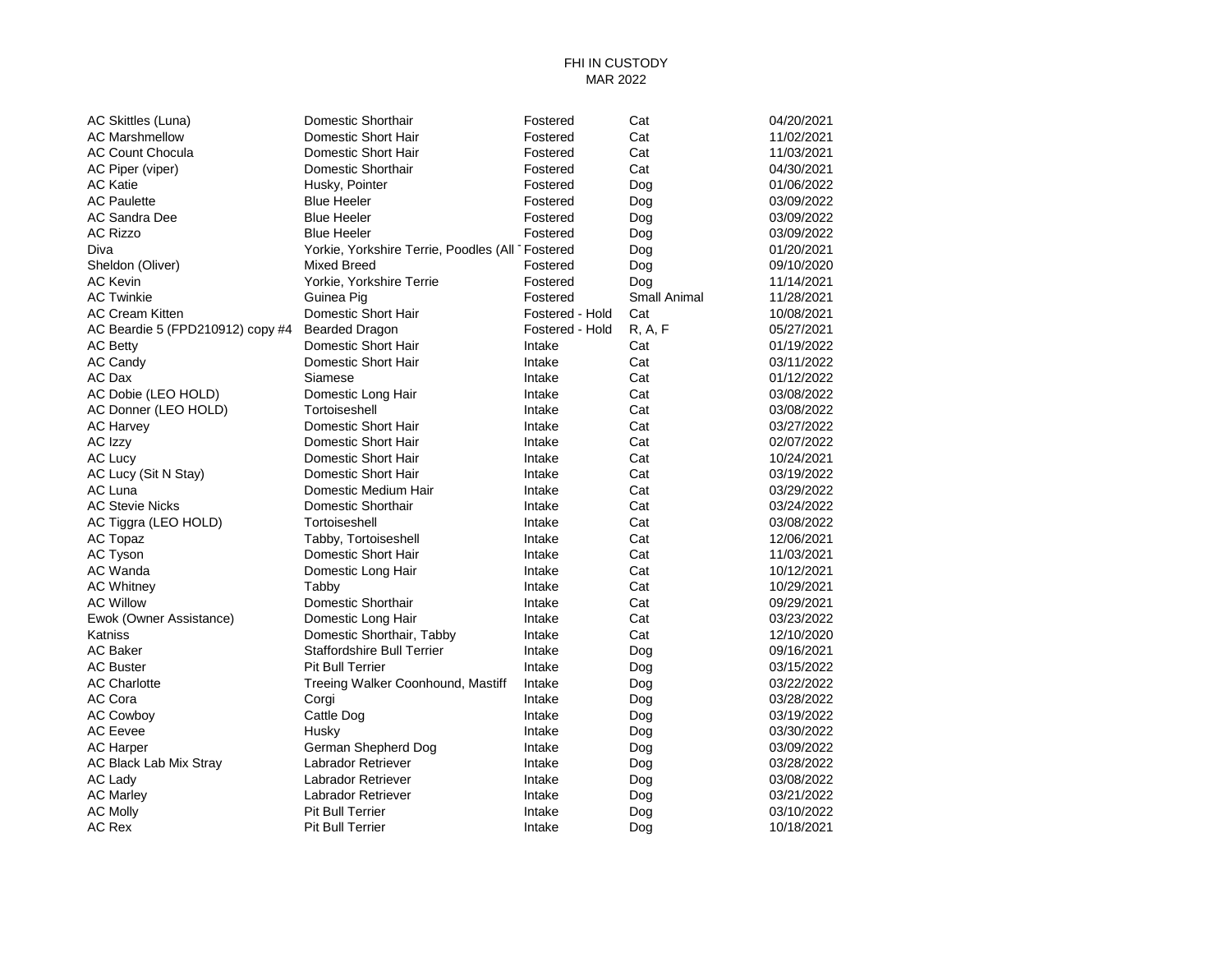# FHI IN CUSTODY MAR 2022

| AC Rocky (Rowdy)        | Alaskan Malamute               | Intake | Dog          | 01/16/2022 |
|-------------------------|--------------------------------|--------|--------------|------------|
| AC Sam                  | Labrador Retriever             | Intake | Dog          | 09/29/2021 |
| AC Sammy Jo (BITE HOLD) | <b>Pit Bull Terrier</b>        | Intake | Dog          | 03/28/2022 |
| AC Tank 2               | Labrador Retriever, Great Dane | Intake | Dog          | 02/13/2022 |
| Angel                   | Chihuahua                      | Intake | Dog          | 02/23/2022 |
| Oscar (Ottie)           | Cattle Dog                     | Intake | Dog          | 02/25/2022 |
| Rouge                   | Chihuahua                      | Intake | Dog          | 02/23/2022 |
| AC Boop                 | Lop-Eared                      | Intake | Small Animal | 10/11/2021 |
| AC Cocoa                | Guinea Pig                     | Intake | Small Animal | 12/06/2021 |

|        | AVBL | FSTRed | ET/<br>$\mathbf{F}$ | Hold/Boarding | Intake |    |
|--------|------|--------|---------------------|---------------|--------|----|
| Canine |      |        |                     |               |        | 46 |
| Feline |      | . .    |                     |               |        | 40 |
| ້      |      |        |                     |               |        |    |
| חת     |      |        |                     |               |        |    |
| Total  |      | $\sim$ |                     |               |        | 94 |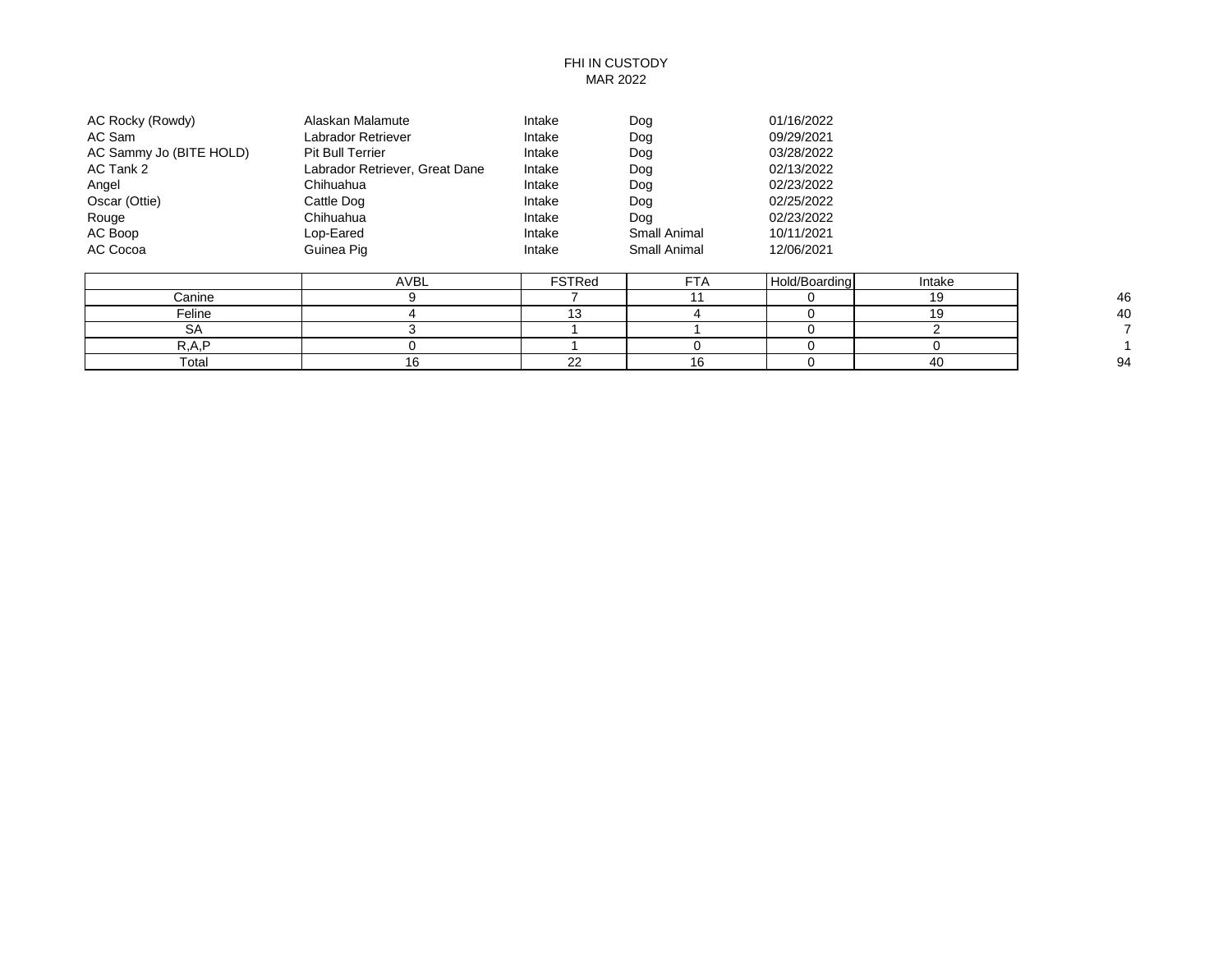### FHI OUTCOMES MAR 2022

| Outtake Date | Outtake Type | Pet Age Group | Pet Name                          | Pet Breed                                    | Pet Type |
|--------------|--------------|---------------|-----------------------------------|----------------------------------------------|----------|
| 03/05/2022   | Adopted      | Other         | AC Ruby                           | Domestic Short Hair                          | Cat      |
| 3/7/2022     | Adopted      | Other         | <b>AC Asher</b>                   | Husky Mix                                    | Dog      |
| 03/07/2022   | Adopted      | Other         |                                   | AC Mavis (West 2 Domestic Short Hair         | Cat      |
| 03/14/2022   | Adopted      | Other         | <b>AC Adolph</b>                  | Domestic Short Hair                          | Cat      |
| 03/17/2022   | Adopted      | Other         | <b>AC Harley</b>                  | Domestic Short Hair                          | Cat      |
| 03/23/2022   | Adopted      | Other         | AC Ivy                            | Domestic Short Hair                          | Cat      |
| 03/25/2022   | Adopted      | Other         |                                   | AC Poppy (Hardee Domestic Mediumhair, Calico | Cat      |
| 03/27/2022   | Adopted      | Other         |                                   | AC Ramona (Nala) Domestic Shorthair          | Cat      |
| 03/27/2022   | Adopted      | Other         |                                   | AC Grommet (GU! Domestic Shorthair           | Cat      |
| 03/28/2022   | Adopted      | Other         |                                   | AC Dudley (Freddy Domestic Short Hair        | Cat      |
| 03/28/2022   | Adopted      | Other         | AC Levi                           | Domestic Shorthair, Tabby                    | Cat      |
| 03/28/2022   | Adopted      | Other         |                                   | AC Chaos (Wester Tabby, Domestic Short Hair  | Cat      |
| 03/28/2022   | Adopted      | Other         | <b>AC Cooter</b>                  | Tabby, Domestic Shorthair                    | Cat      |
| 03/28/2022   | Adopted      | Other         | <b>AC Lilly</b>                   | Tabby, Domestic Short Hair                   | Cat      |
| 03/29/2022   | Adopted      | Other         | AC Daphne                         | Domestic Long Hair                           | Cat      |
| 03/31/2022   | Adopted      | Other         | AC Cupid (OS)                     | Domestic Shorthair                           | Cat      |
| 03/31/2022   | Adopted      | Other         | <b>AC Kalliope</b>                | Domestic Short Hair                          | Cat      |
| 03/05/2022   | Adopted      | Adult         | <b>AC Gracie</b>                  | Pembroke Welsh Corgi                         | Dog      |
| 03/05/2022   | Adopted      | Adult         | Gracie                            | Pomeranian                                   | Dog      |
| 03/05/2022   | Adopted      | Adult         | AC Zoey                           | Chihuahua                                    | Dog      |
| 03/05/2022   | Adopted      | Adult         | Micah                             | Poodle (Miniature)                           | Dog      |
| 03/05/2022   | Adopted      | Adult         | <b>AC Denver</b>                  | <b>Blue Heeler</b>                           | Dog      |
| 03/05/2022   | Adopted      | Adult         | <b>AC Oliver</b>                  | Lhasa Apso                                   | Dog      |
| 03/02/2022   | Adopted      | Other         | <b>AC Daisey</b>                  | German Shepherd Dog, Beagle                  | Dog      |
| 03/02/2022   | Adopted      | Other         | <b>AC Cooper</b>                  | <b>Pit Bull Terrier</b>                      | Dog      |
| 03/03/2022   | Adopted      | Adult         | AC Karma (Sincla Pit Bull Terrier |                                              | Dog      |
| 03/04/2022   | Adopted      | Adult         | AC Aspen                          | Blue Heeler, Australian Shepherd             | Dog      |
| 03/09/2022   | Adopted      | Adult         | Sage                              | Yorkie, Yorkshire Terrie                     | Dog      |
| 03/11/2022   | Adopted      | Other         | AC Maggie                         | <b>Brittany</b>                              | Dog      |
| 03/11/2022   | Adopted      | Other         | AC Rory (OS)                      | Dalmatian, Hound (Unknown Type)              | Dog      |
| 03/15/2022   | Adopted      | Other         | AC Larry                          | Chihuahua                                    | Dog      |
| 03/23/2022   | Adopted      | Other         | AC Yoda                           | Chihuahua                                    | Dog      |
| 03/27/2022   | Adopted      | Other         | Chinco (Harley)                   | Terrier (Unknown Type, Small)                | Dog      |
| 03/27/2022   | Adopted      | Adult         | AC Milo (Moose)                   | German Shepherd Dog                          | Dog      |
| 03/28/2022   | Adopted      | Adult         | AC Opal                           | Poodle (Miniature)                           | Dog      |
| 03/31/2022   | Adopted      | Other         | <b>AC Riley</b>                   | <b>Cavalier King Charles Spaniel</b>         | Dog      |
| 03/08/2022   | <b>DOA</b>   | Other         |                                   | AC Black & White Domestic Short Hair         | Cat      |
| 03/18/2022   | <b>DOA</b>   | Other         |                                   | AC Gray & Tan Ta Domestic Shorthair          | Cat      |
| 03/23/2022   | <b>DOA</b>   | Other         |                                   | AC Deceased DSI Domestic Short Hair          | Cat      |
| 03/05/2022   | Deceased     | Other         | AC Ace                            | Rottweiler                                   | Dog      |
| 3/1/2022     | <b>RTO</b>   | Adult         | <b>AC Blue</b>                    | Husky                                        | Dog      |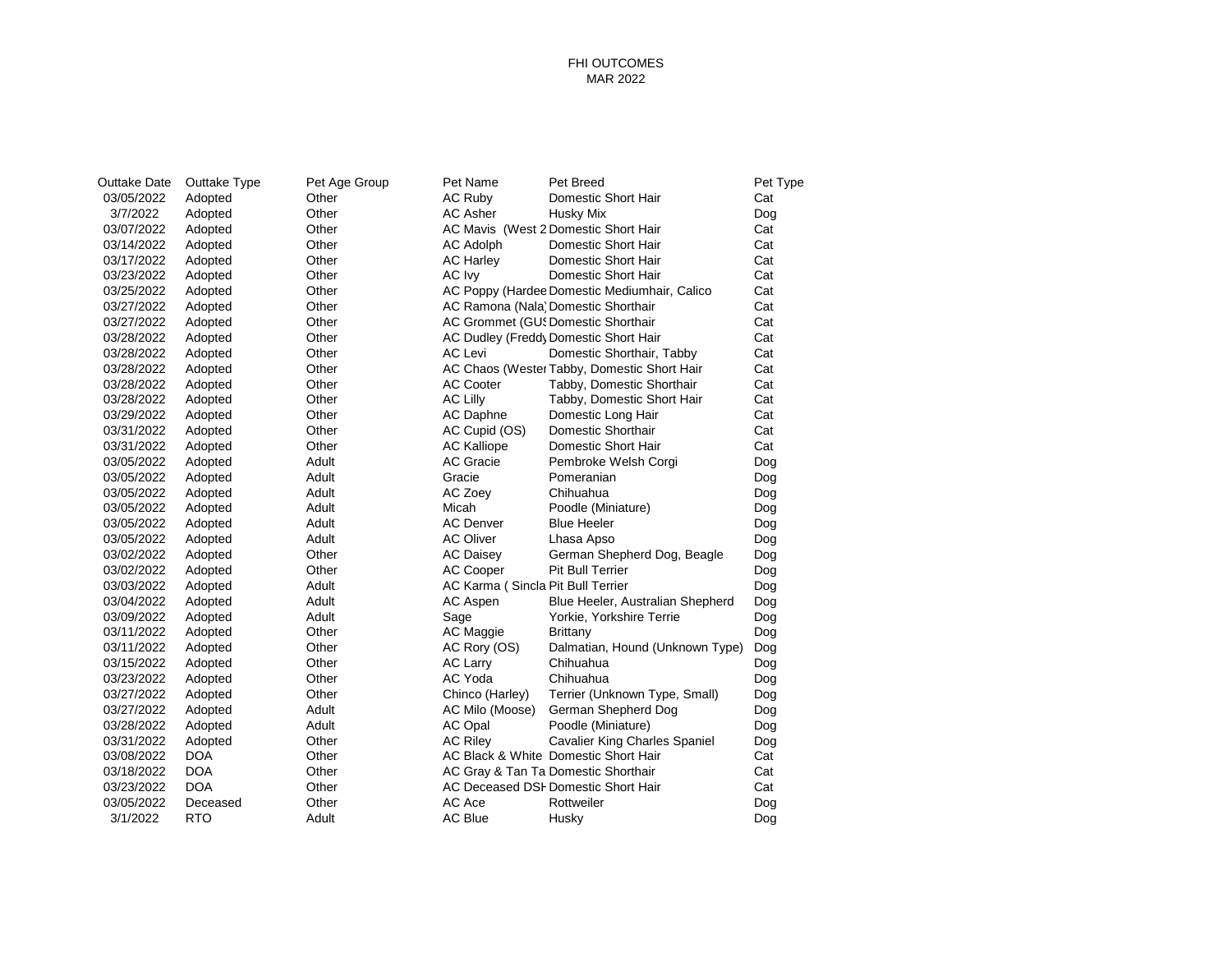### FHI OUTCOMES MAR 2022

| 3/1/2022   | <b>RTO</b> | Adult | <b>AC Dalilah</b>         | Shiba Inu                                        | Dog          |
|------------|------------|-------|---------------------------|--------------------------------------------------|--------------|
| 3/1/2022   | <b>RTO</b> | Adult | AC Max                    | Chihuahua                                        | Dog          |
| 3/2/2022   | <b>RTO</b> | Adult | <b>AC Roxie</b>           | Maltese                                          | Dog          |
| 3/2/2022   | <b>RTO</b> | Adult | <b>AC Rusty</b>           | Maltese                                          | Dog          |
| 03/03/2022 | <b>RTO</b> | Other | <b>AC Eliza</b>           | Tabby                                            | Cat          |
| 03/31/2022 | <b>RTO</b> | Adult | AC Luna                   | Domestic Medium Hair                             | Cat          |
| 03/08/2022 | <b>RTO</b> | Other | <b>AC Mori</b>            | Shiba Inu                                        | Dog          |
| 03/08/2022 | <b>RTO</b> | Other | <b>AC Charli</b>          | Labrador Retriever                               | Dog          |
| 03/12/2022 | <b>RTO</b> | Adult | AC Sam                    | Labrador Retriever                               | Dog          |
| 03/14/2022 | <b>RTO</b> | Other | <b>AC Aurora</b>          | Newfoundland                                     | Dog          |
| 03/14/2022 | <b>RTO</b> | Other | AC Hooch                  | <b>Pit Bull Terrier</b>                          | Dog          |
| 03/15/2022 | <b>RTO</b> | Other | <b>AC Daisy</b>           | Pit Bull Terrier                                 | Dog          |
| 03/15/2022 | <b>RTO</b> | Other |                           | AC Irwin (2nd Offe Terrier (Unknown Type, Small) | Dog          |
| 03/17/2022 | <b>RTO</b> | Other | Rosey (SS)                | <b>Pit Bull Terrier</b>                          | Dog          |
| 03/17/2022 | <b>RTO</b> | Other | Bella                     | Chihuahua, Rat Terrier                           | Dog          |
| 03/17/2022 | <b>RTO</b> | Other | <b>AC Mira</b>            | Australian Shepherd, Husky                       | Dog          |
| 03/18/2022 | <b>RTO</b> | Other | <b>AC Blue</b>            | <b>Pit Bull Terrier</b>                          | Dog          |
| 03/18/2022 | <b>RTO</b> | Other | AC Tibby (2ND OF Shih Tzu |                                                  | Dog          |
| 03/19/2022 | <b>RTO</b> | Other | <b>AC Lucky</b>           | Pug                                              | Dog          |
| 03/20/2022 | <b>RTO</b> | Other |                           | AC Geae (LEO HC German Shepherd Dog              | Dog          |
| 03/20/2022 | <b>RTO</b> | Other | <b>AC Freya</b>           | <b>Australian Shepherd</b>                       | Dog          |
| 03/20/2022 | <b>RTO</b> | Other | <b>AC Nala</b>            | Husky                                            | Dog          |
| 03/21/2022 | <b>RTO</b> | Other | <b>AC Rio</b>             | Yorkie, Yorkshire Terrie                         | Dog          |
| 03/21/2022 | <b>RTO</b> | Other | AC Jack                   | Shih Tzu, Dachshund                              | Dog          |
| 03/21/2022 | <b>RTO</b> | Adult | <b>AC Ollie</b>           | Labradoodle                                      | Dog          |
| 03/22/2022 | <b>RTO</b> | Adult |                           | AC Mini Aussie (LI Australian Shepherd           | Dog          |
| 03/22/2022 | <b>RTO</b> | Other |                           | AC Elli Mae (LEO I Great Pyrenees                | Dog          |
| 03/24/2022 | <b>RTO</b> | Adult | AC Luna (LEO HO Husky     |                                                  | Dog          |
| 03/24/2022 | <b>RTO</b> | Adult | <b>AC Benito</b>          | Husky                                            | Dog          |
| 03/25/2022 | <b>RTO</b> | Other |                           | AC Charli (2nd Off Labrador Retriever            | Dog          |
| 03/27/2022 | <b>RTO</b> | Other | <b>AC Maddy</b>           | Pekingese                                        | Dog          |
| 03/30/2022 | <b>RTO</b> | Other | <b>AC Cricket</b>         | Labrador Retriever                               | Dog          |
| 03/31/2022 | <b>RTO</b> | Other | <b>AC Eevee</b>           | Husky                                            | Dog          |
| 03/31/2022 | <b>RTO</b> | Adult | AC Polo                   | Husky                                            | Dog          |
| 03/02/2022 | <b>RTO</b> | Other | AC Toby                   | Husky                                            | Dog          |
| 03/02/2022 | <b>RTO</b> | Other | <b>AC Howitzer</b>        | Labrador Retriever                               | Dog          |
| 03/03/2022 | <b>RTO</b> | Other | AC Jack                   | Cattle Dog                                       | Dog          |
| 03/11/2022 | <b>RTO</b> | Other | <b>AC Murphy</b>          | Pit Bull Terrier                                 | Dog          |
| 03/11/2022 | <b>RTO</b> | Other | <b>AC Sully</b>           | Labrador Retriever                               | Dog          |
| 03/11/2022 | <b>RTO</b> | Adult | <b>AC Swede</b>           | Labrador Retriever                               | Dog          |
| 03/15/2022 | <b>RTO</b> | Other | <b>AC Shadow</b>          | Pug                                              | Dog          |
| 03/15/2022 | <b>RTO</b> | Other | <b>AC Billy</b>           | <b>Jack Russell Terrier</b>                      | Dog          |
| 03/19/2022 | <b>RTO</b> | Other | <b>AC Dutches</b>         | Husky                                            | Dog          |
| 03/21/2022 | <b>RTO</b> | Other | <b>AC Louie</b>           | Maltese                                          | Dog          |
| 3/1/2022   | <b>RTO</b> | Other | AC Jax                    | Ferret                                           | Small Animal |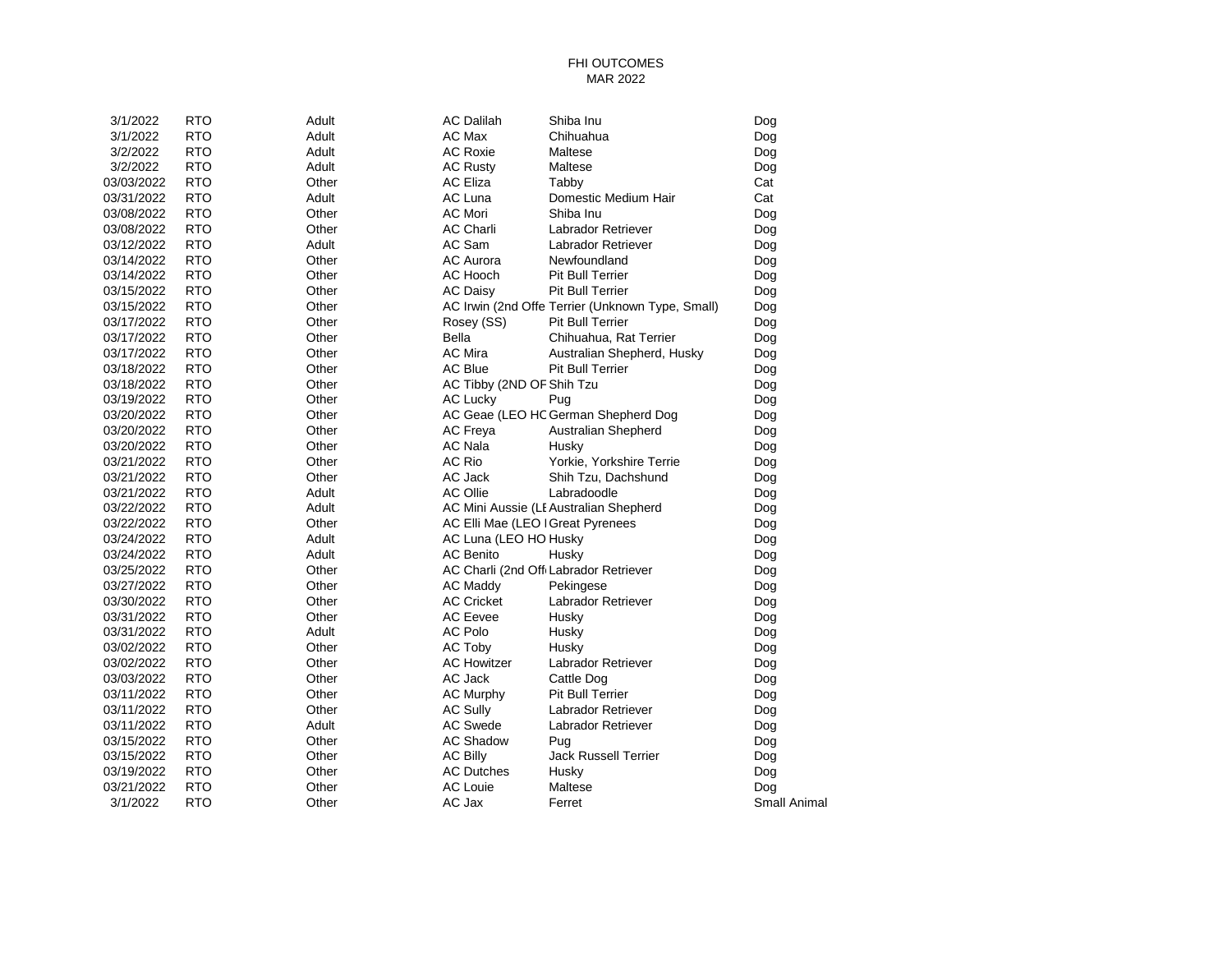### FHI OUTCOMES MAR 2022

|          | Canine | Feline | Sm Animal | R.A. | Wildlife/Other |    |
|----------|--------|--------|-----------|------|----------------|----|
| RTO      | ┭.,    |        |           |      |                | 46 |
| Adopted  | 20     | ס ו    |           |      |                | 36 |
| TRFR     |        |        |           |      |                |    |
| DOA/Euth |        |        |           |      |                |    |
| Total    | n4     |        |           |      |                | 86 |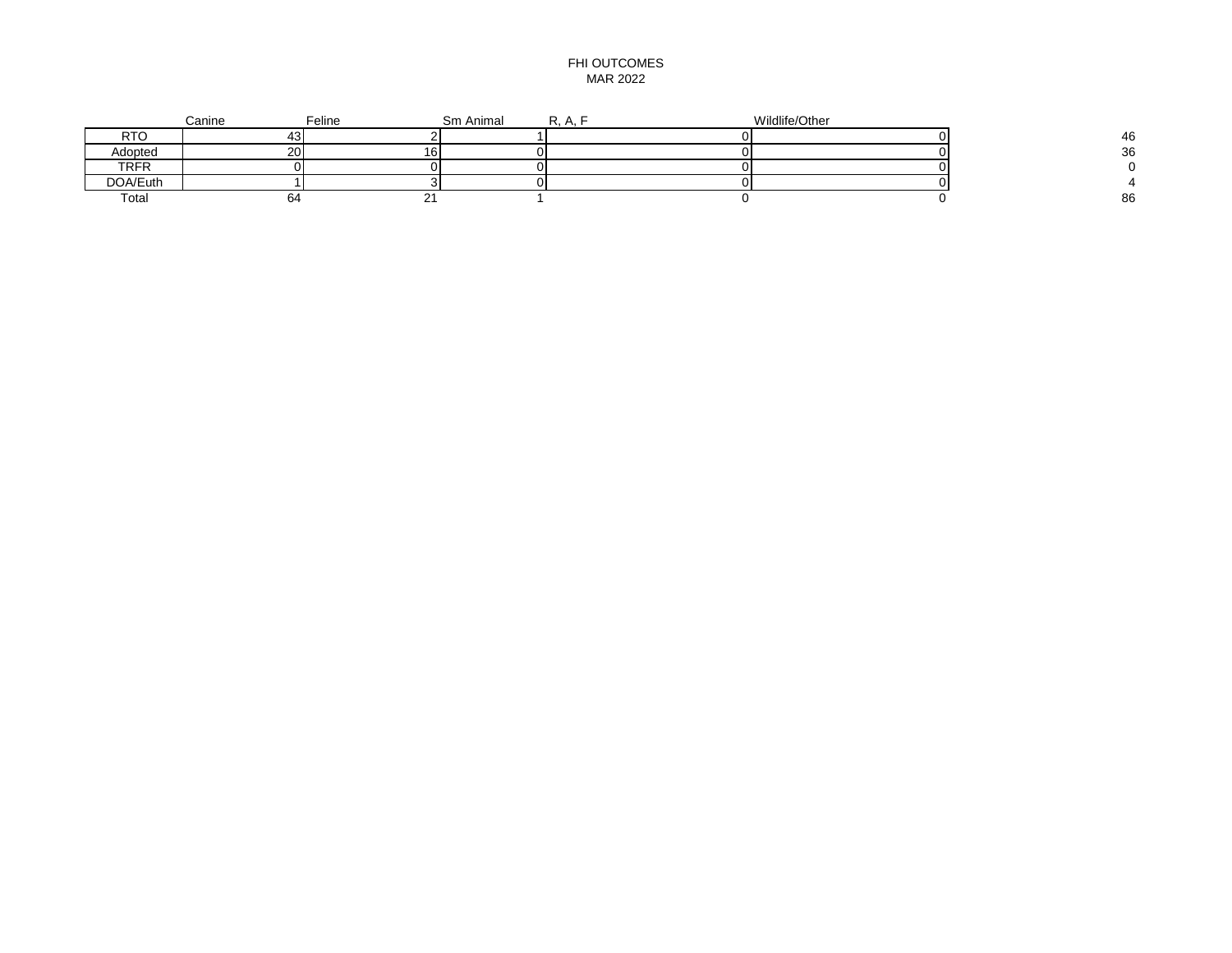# FHI ACTIVITY SUMMARY MAR 2022

| 6              |
|----------------|
| 5              |
|                |
| $\overline{1}$ |
|                |
| 6              |
| 0              |
|                |
| 4              |
| $\overline{2}$ |
|                |
|                |
| 6              |
|                |
| 9              |
|                |
| 0              |
|                |
| 46             |
|                |
| 0              |
| 0              |
| 0              |
|                |